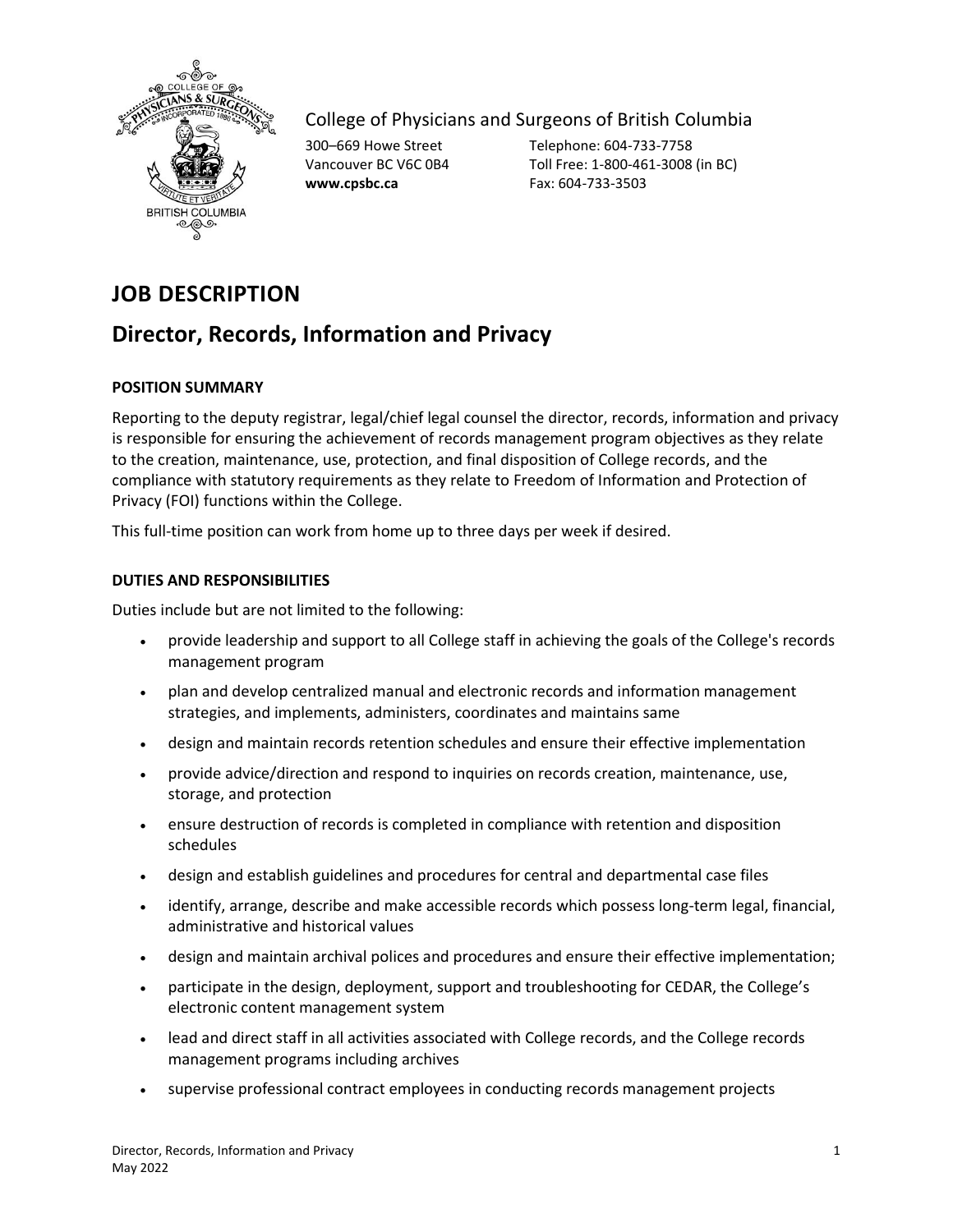- provide leadership and support to all College staff in ensuring that statutory requirements as they relate to information access and privacy protection mandates are met
- review incoming access requests to determine appropriate responses and requesters' right of access under the *Freedom of Information and Protection of Privacy Act*, RSBC 1996, c.165 (*FIPPA*)
- review disclosure packages and advise the registrar and the deputy registrar (legal) on any outstanding or sensitive issues
- represent the College in mediations with and reviews by the Office of the Information and Privacy Commissioner for British Columbia to resolve outstanding complaints concerning the College
- prepare College submissions in the investigations before the Information and Privacy Commissioner of BC
- review, prepare and, in consultation with College legal counsel, finalize College submissions in the written inquiries before the Information and Privacy Commissioner for British Columbia
- develop and establish guidelines and procedures for processing requests received under the *FIPPA*
- design and deliver training programs with practical guidance to all College staff on issues related to information and privacy
- prepare briefing materials and regular reports on current and emerging FIPPA issues for review by College's registrar staff
- provide guidance and respond to inquiries from College registrants on issues relating to compliance with the provisions of the *Personal Information Protection Act*, SBC 2003, c.63 (PIPA)
- manage all activities related to *FIPPA* and *PIPA* functions
- provide operational and administrative leadership and support to department staff in order to achieve department goals and KPIs
- establish and implement department KPIs
- identify, implement and evaluate initiatives and activities for the achievement of department KPIs
- develop policies, procedures and internal controls designed to support the department in achieving its department KPIs
- manage workflow to maintain an effective and efficient department
- oversee and monitor continuous quality improvement activities for the department
- prepare and deliver regular reports to the deputy registrar (legal) on current activities and priorities
- direct and supervise the work performed by the file clerk, records, information and privacy clerks, and the professional contract employees
- design and maintain databases for general records series, archival records and *FIPPA* requests in support of key performance indicators (KPIs)
- provide supervision of department staff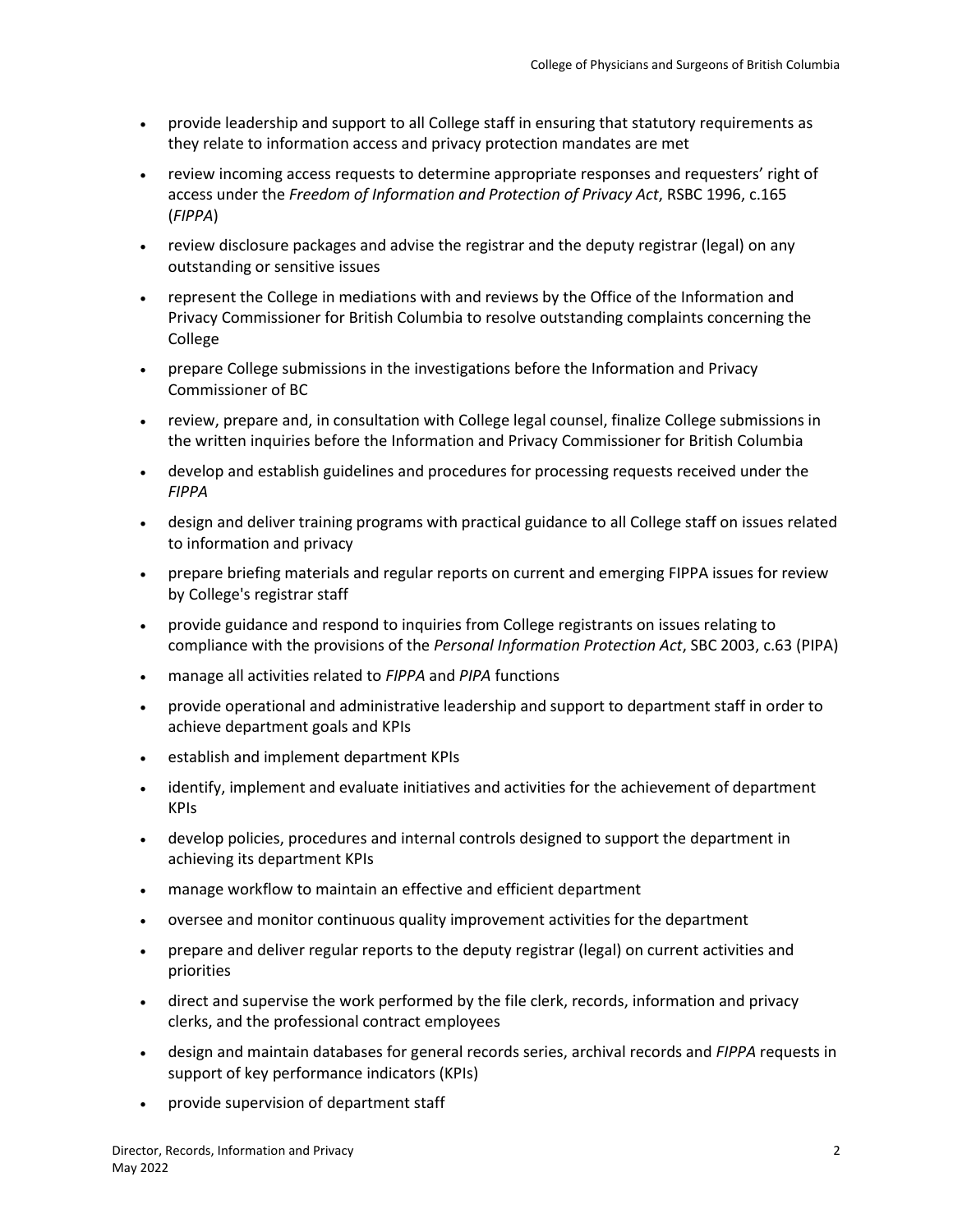- complete probationary and semi-annual performance evaluations for staff within the department
- coach and develop staff to empower them
- promote teamwork and share appropriate information with staff
- conduct weekly department meetings to inform staff and ensure timelines are met and issues of significance are promptly addressed
- ensure the department work product meets acceptable standards of precision and meets statutory timelines
- perform other duties, functions and responsibilities as assigned by the deputy registrar, legal/chief legal counsel

#### **DECISION-MAKING**

- review *FIPPA* requests to determine appropriate responses, and makes decisions on disclosure of College records
- recommend courses of action for disclosing information of complex and sensitive nature in the custody and control of the College and its registrants' private health-care facilities
- negotiate and mediate with the portfolio officers of the Office of the Information and Privacy Commissioner to facilitate a settlement of the issues concerning outstanding reviews and complaints
- review legislative initiatives, regulations, policies, programs, information sharing agreements, and information systems to ensure compliance with *FIPPA* and other federal and provincial privacy statutes
- review, prepare and, in consultation with College legal counsel, finalize the submissions in the written inquiries before BC's Information and Privacy Commissioner
- review, prepare and, in consultation with College legal counsel, finalize information sharing agreements with outside agencies and contracts with the College's off-site records storage services provider
- design and deliver training sessions and responds to inquiries on records and privacy issues
- direct and supervise the general work of the department staff in order to ensure compliance with the priorities of the department and the policies of the College
- hire and supervise professional contract employees to conduct records management projects
- appraise records for long-term and/or continuing legal, evidential, financial, administrative and historical values

#### **SKILLS AND QUALIFICATIONS**

Required skills and qualifications include:

- master's degree in business administration or archival science preferred
- fifteen years of relevant experience working in a professional regulatory environment